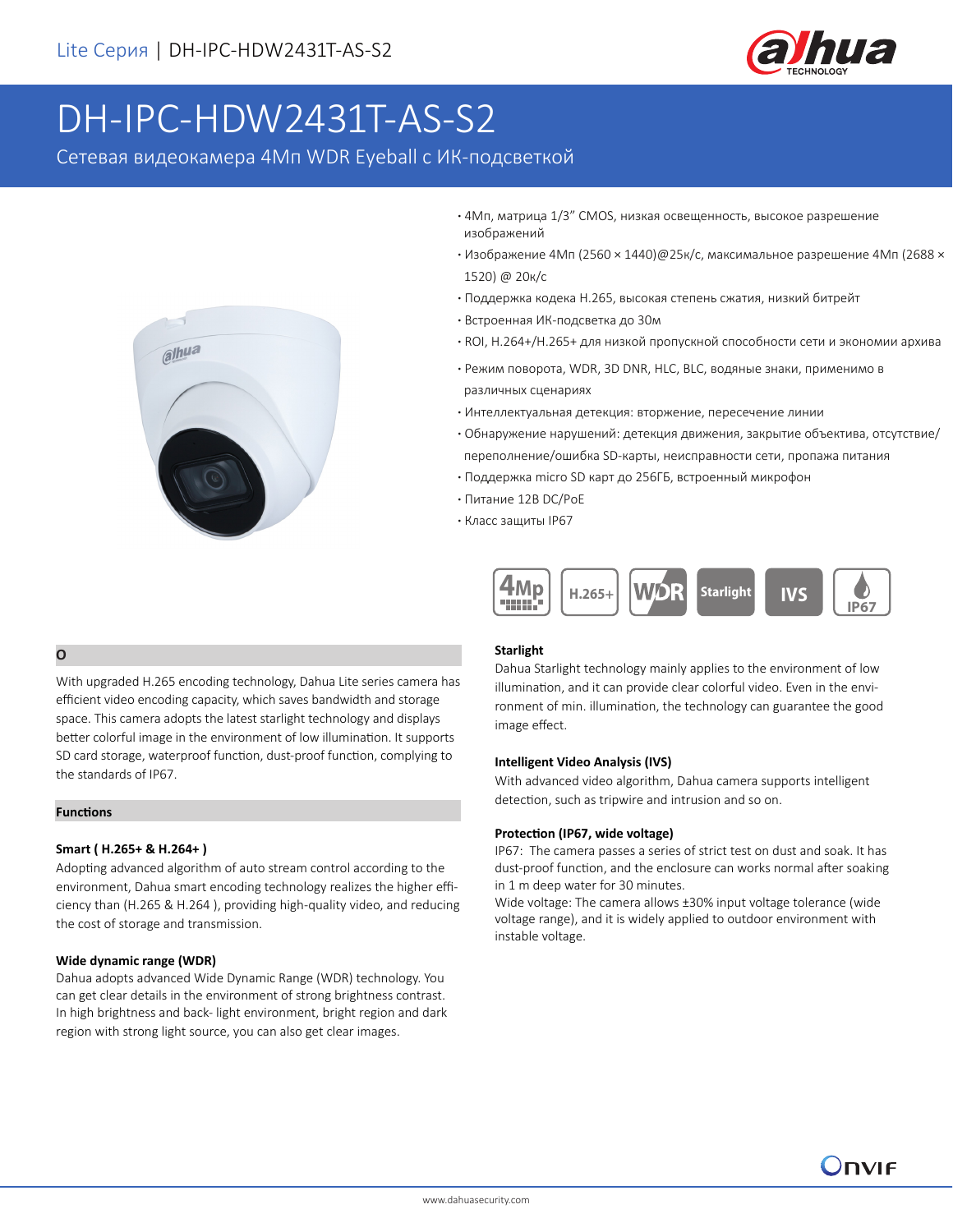# Lite Series | DH-IPC-HDW2431T-AS-S2

# **Technical Specification**

| Camera                   |                  |                                                                                                                           |                       |                      |                                |
|--------------------------|------------------|---------------------------------------------------------------------------------------------------------------------------|-----------------------|----------------------|--------------------------------|
| Image Sensor             |                  | 1/3" 4Megapixel progressive CMOS                                                                                          |                       |                      |                                |
| <b>Effective Pixels</b>  |                  | 2688 (H) × 1520 (V)                                                                                                       |                       |                      |                                |
| <b>ROM</b>               |                  | 128 MB                                                                                                                    |                       |                      |                                |
| <b>RAM</b>               |                  | 128 MB                                                                                                                    |                       |                      |                                |
| Scanning System          |                  | Progressive                                                                                                               |                       |                      |                                |
| Electronic Shutter Speed |                  | Auto/Manual 1/3 s-1/100000 s                                                                                              |                       |                      |                                |
| Min. Illumination        |                  | 0.008 Lux @ F1.6                                                                                                          |                       |                      |                                |
| <b>IR Distance</b>       |                  | 30 m (98.43 ft)                                                                                                           |                       |                      |                                |
| IR On/Off Control        |                  | Auto/Manual                                                                                                               |                       |                      |                                |
| <b>IR LEDs Number</b>    |                  | $\overline{2}$                                                                                                            |                       |                      |                                |
| Pan/Tilt/Rotation Range  |                  | Pan: 0°-360°<br>Tilt: 0°-78°<br>Rotation: 0°-360°                                                                         |                       |                      |                                |
| Lens                     |                  |                                                                                                                           |                       |                      |                                |
| Lens Type                |                  | Fixed-focal                                                                                                               |                       |                      |                                |
| Mount Type               |                  | M12                                                                                                                       |                       |                      |                                |
| Focal Length             |                  | $2.8$ mm<br>$3.6$ mm                                                                                                      |                       |                      |                                |
| Max. Aperture            |                  | F1.6<br>F1.6                                                                                                              |                       |                      |                                |
| Field of View            |                  | $2.8$ mm:<br>Pan: 102.0°<br>Tilt: 55.0°<br>Diagonal: 121.0°<br>$3.6$ mm:<br>Pan: 84.0°<br>Tilt: 45.0°<br>Diagonal: 100.0° |                       |                      |                                |
| Iris Type                |                  | Fixed aperture                                                                                                            |                       |                      |                                |
| Close Focus Distance     |                  | 2.8 mm: 0.9 m (2.95 ft)<br>3.6 mm: 1.6 m (3.61 ft)                                                                        |                       |                      |                                |
| <b>DORI</b><br>Distance  | Lens             | Detect                                                                                                                    | Observe               | Recognize            | Identify                       |
|                          | $2.8 \text{ mm}$ | 56 m<br>(183.73 ft)                                                                                                       | 22.4 m<br>(73.49 ft)  | 11.2 m<br>(36.75 ft) | 5.6 <sub>m</sub><br>(18.37 ft) |
|                          | 3.6 mm           | 80 m<br>(262.47 ft)                                                                                                       | 32.0 m<br>(104.99 ft) | 16.0 m<br>(52.49 ft) | 8.0 m<br>(26.25 ft)            |
| Smart event              |                  |                                                                                                                           |                       |                      |                                |

| Tripwire; intrusion                                                                                                                                |  |  |
|----------------------------------------------------------------------------------------------------------------------------------------------------|--|--|
|                                                                                                                                                    |  |  |
| H.265; H.264; H.264B; MJPEG                                                                                                                        |  |  |
| Yes                                                                                                                                                |  |  |
| Main stream:<br>2688 × 1520 (1 fps-20 fps)<br>2560 × 1440 (1 fps-25/30 fps)<br>Sub stream:<br>704 × 576 (1 fps-25 fps)<br>704 × 480 (1 fps-30 fps) |  |  |
| 2 streams                                                                                                                                          |  |  |
|                                                                                                                                                    |  |  |

| Resolution              | 2688 × 1520 (2688 × 1520); 2560 × 1440 (2560 ×<br>1440); 2304 × 1296 (2304 × 1296); 1080p (1920 ×<br>1080); 1.3M (1280 × 960); 720p (1280 × 720); D1 (704<br>× 576/704 × 480); VGA (640 × 480); CIF (352 × 288/352<br>$\times$ 240) |  |  |
|-------------------------|-------------------------------------------------------------------------------------------------------------------------------------------------------------------------------------------------------------------------------------|--|--|
| <b>Bit Rate Control</b> | CBR/VBR                                                                                                                                                                                                                             |  |  |
| Video Bit Rate          | H.264: 32 Kbps-6144 Kbps<br>H.265: 12 Kbps-6144 Kbps                                                                                                                                                                                |  |  |
| Day/Night               | Auto(ICR)/Color/B/W                                                                                                                                                                                                                 |  |  |
| BLC                     | Yes                                                                                                                                                                                                                                 |  |  |
| HLC                     | Yes                                                                                                                                                                                                                                 |  |  |
| WDR                     | 120 dB                                                                                                                                                                                                                              |  |  |
| White Balance           | Auto/natural/street lamp/outdoor/manual/regional<br>custom                                                                                                                                                                          |  |  |
| Gain Control            | Auto/Manual                                                                                                                                                                                                                         |  |  |
| Noise Reduction         | 3D DNR                                                                                                                                                                                                                              |  |  |
| <b>Motion Detection</b> | OFF/ON (4 areas, rectangular)                                                                                                                                                                                                       |  |  |
| Region of Interest(RoI) | Yes (4 areas)                                                                                                                                                                                                                       |  |  |
| Smart IR                | Yes                                                                                                                                                                                                                                 |  |  |
| Image Rotation          | 0°/90°/180°/270° (Supports 90°/270° with 1080p<br>resolution and lower.)                                                                                                                                                            |  |  |
| Mirror                  | Yes                                                                                                                                                                                                                                 |  |  |
| Privacy Masking         | 4 areas                                                                                                                                                                                                                             |  |  |
| Audio                   |                                                                                                                                                                                                                                     |  |  |
| Built-in MIC            | Yes                                                                                                                                                                                                                                 |  |  |
| Audio Compression       | G.711A; G.711Mu; G.726; AAC                                                                                                                                                                                                         |  |  |
| Network                 |                                                                                                                                                                                                                                     |  |  |
| Network                 | RJ-45 (10/100 Base-T)                                                                                                                                                                                                               |  |  |
| Protocol                | IPv4; IPv6; HTTP; HTTPS; TCP; UDP; ARP; RTP; RTSP;<br>RTCP; RTMP; SMTP; FTP; SFTP; DHCP; DNS; DDNS;<br>QoS; UPnP; NTP; Multicast; ICMP; IGMP; NFS; PPPoE;<br>802.1x; Bonjour                                                        |  |  |
| Interoperability        | ONVIF(Profile S/Profile G/Profile T);CGI; P2P;<br>Milestone; Genetec                                                                                                                                                                |  |  |
| User/Host               | 20                                                                                                                                                                                                                                  |  |  |
| Edge Storage            | Dahua Cloud; FTP; SFTP; Micro SD Card (support max.<br>256 GB); NAS                                                                                                                                                                 |  |  |
| Browser                 | IE<br>Chrome<br>Firefox                                                                                                                                                                                                             |  |  |
| Management Software     | Smart PSS; DSS; DMSS                                                                                                                                                                                                                |  |  |
| Mobile Phone            | IOS; Android                                                                                                                                                                                                                        |  |  |
| Certification           |                                                                                                                                                                                                                                     |  |  |
| Certifications          | CE-LVD: EN60950-1<br>CE-EMC: Electromagnetic Compatibility Directive<br>2014/30/EU<br>FCC: 47 CFR FCC Part 15, Subpart B<br>UL/CUL: UL60950-1 CAN/CSA C22.2 No.60950-1-07                                                           |  |  |